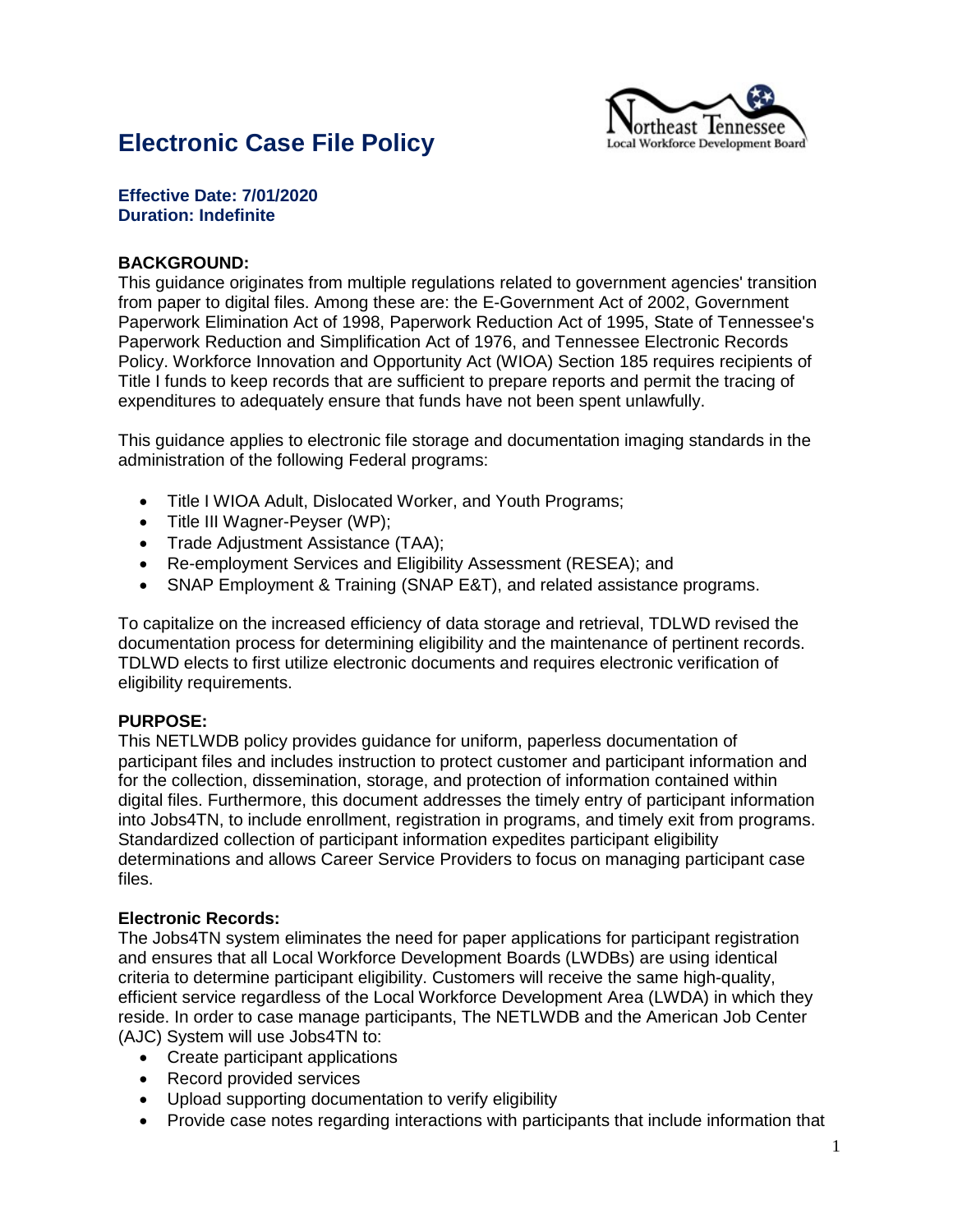address 'who', 'what', 'where', 'when', 'why', and 'how' of service delivery.

The NETLWDB and the AJCs ensures that the use of paperwork is reduced to a minimum. The NETLWDB will utilize electronic registration whenever possible. The use of electronic records:

- Eliminates the need for storage areas and storage costs associated with paper files
- Saves supply costs and decreases paper waste
- Provides for an easily accessible, single-point of access for file review
- Reduces staff time accessing hard copy documentation
- Ensures more secure storage of sensitive information
- Eliminates lost or misfiled paper documents
- Increases the consistency of file documentation
- Ensures complete verification for program eligibility

The electronic information will be made available to any US Department of Labor or State auditor, or monitor who needs access in order to carry out their official duties. Information will be made available by granting full access to the Jobs4TN system or in paper format if requested.

#### **II. Fiscal-Related Documentation:**

If the Fiscal Agent to the LWDB maintains records of participant related payments, it is not required to upload invoicing documentation into the Jobs4TN system. Any requirement to upload fiscal related documentation would be at the NETLWDBs discretion; however, Jobs4TN is not intended to be the system of record for fiscal documentation. However, Grants4TN must include required information such as, but is not limited to, General Ledgers, supporting documentation, proof of a need for additional funding, etc.

All participant-related payments will be linked to their corresponding payments in the NETLWDA's fiscal accounting system by notating the invoice number or other specific identifier within the voucher payment in the Jobs4TN. This allows for ease of reference during monitoring and review.

#### **III. Timeliness and Accuracy of Reporting:**

#### **A. Timely Data Entry into Jobs4TN:**

All applicants must be processed immediately upon a customer receiving services. However, there are allowable exceptions-such as Rapid Response. In such instances the maximum allowable time to enter information into Jobs4TN is ten (10) business days. Furthermore, all eligibility intake information and documentation must be uploaded into Jobs4TN at time of application. Exit information must be uploaded into Jobs4TN upon receipt, once a participant has completed all programs and are no longer receiving services. The Primary Indicators of Performance are based on the exit outcomes of these individuals. It is imperative that accurate information is entered into the Jobs4TN in a timely manner in order to generate timely reports at the State and Federal levels; therefore, this information needs to be input promptly (including documentation to support credentials or employment, when applicable).

Once participants have exited programs, follow-up procedures and documentation concerning these individuals must be entered into Jobs4TN in a timely manner. TDLWD will not entertain any exceptions to this mandate.

#### **B. Naming Convention for Data Entry into Jobs4TN:**

Service providers are expected to enter all verification documents, upon receipt, into Jobs4TN for all active and exited participants. Please make sure to use the naming convention-provided by the State on June 12, 2017.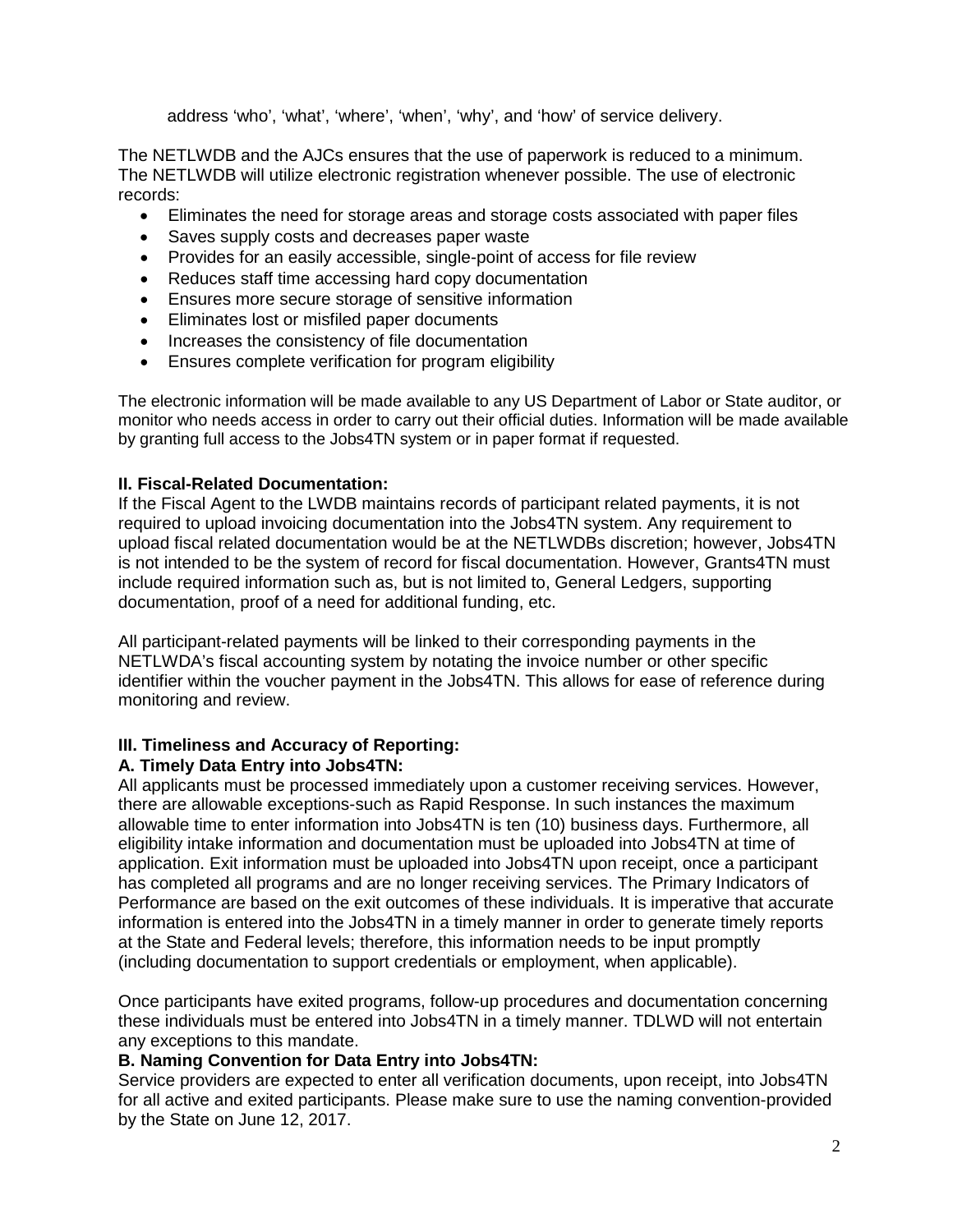# **C. Enrollment and Eligibility:**

- Application signed by participant
- Social Security Number (SSN)
- Date of Birth
- Selective Service Registration
- Disability
- Veteran Status
- Employment Status
- Unemployment Status
- School status
- All public assistance
- Individual barriers
- Family size and family income
- Authorization to work
- Release forms (when applicable)
- Equal Opportunity Form

# **D. Individualized Services and Training:**

- Training contracts and/or agreements
- **Timesheets**
- Invoices or voucher-related documents
- Any documents that relate to training and work experience activities that require documentation and verification

#### **E. Measurable Skills Gain:**

## **1. Pretest and post-test TABE or CASAS tests:**

The actual tests need to be uploaded into Jobs4TN.

**2. Documented attainment of a secondary school diploma or its recognized equivalent:** The diploma or certificate need to be uploaded into Jobs4TN.

#### **3. Secondary or postsecondary transcript or report card:**

For a sufficient number of credit hours that shows a participant is meeting the State unit's academic standards, upload transcript or report card:

- Record the most recent date of the participant's transcript or report card for postsecondary education who complete a minimum of twelve (12) hours per semester; or
- For part time students a total of at least twelve (12) credit hours over the course of two completed consecutive semesters during the program year that shows a participant are meeting the State unit's academic standards.

# **4. Satisfactory (or Better) Progress Report:**

Established milestones, such as completion of on-the-job (OJT) or completion of one year of an apprenticeship program or similar milestones, from an employer or training provider who is providing training (proof of a pay increase or a progress report from the training provider).

#### **5. Successful Passage of an Exam:**

Documents required for a particular occupation or progress in attaining technical or occupational skills as evidenced by trade-related benchmarks, such as knowledge-based exams, knowledge base exam results, occupational competency-based assessments, and other tests necessary for completion.

#### **F. Credential Documents:**

- Secondary school diploma or recognized equivalent
- Associate's Degree
- Bachelor's Degree
- Graduate Degree (Vocational Rehabilitation only)
- Occupational Licensure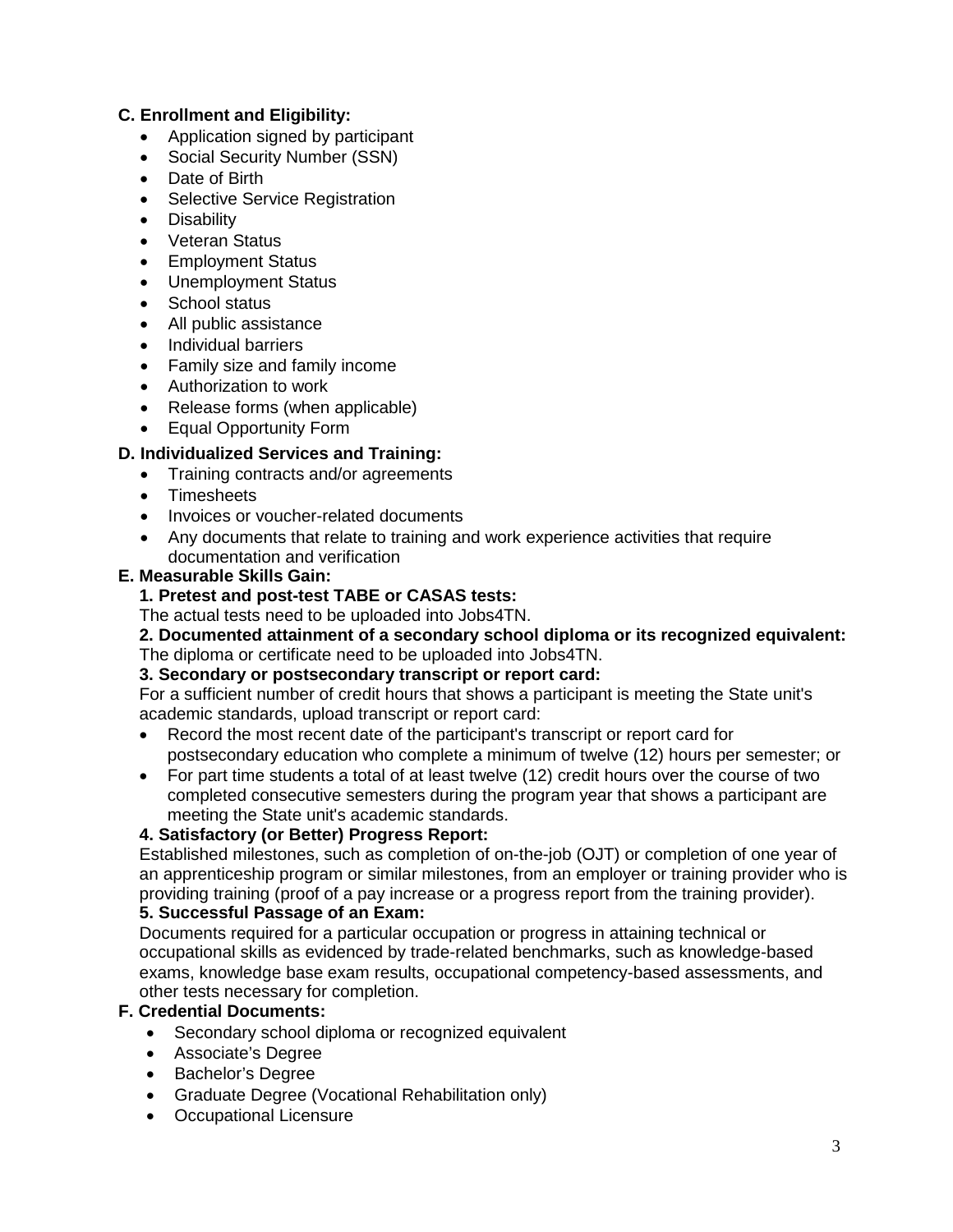- Occupational Certificate, to include Registered Apprenticeship and Career and Technical
- Education certificates
- Occupational Certification
- Other recognized certificates of industry/occupational skills completion sufficient to qualify for entry-level or advancement in employment

## **G. Exit and Outcome:**

- Exclusionary support documentation (anything other than soft exit)
- Supplemental wage information (when applicable)
- School status at exit
- WIOA status/exit forms
- Copy of letter sent to individual indicating the case was closed
- Attendance Records
- Review of service records identifying the last qualifying service (and lack of a planned gap)

## **H. Supportive Services and Follow-Up:**

- Any documentation needed to validate any support services given to a program participant during program participation
- Any documentation needed to validate any support services given to a Youth program participant after exit. Case notes are sufficient for an Adult or Dislocated Worker program participant in regards to follow up. Fundable services are only allowed for Youth after exit.
- Any documentation needed to validate any follow-up services given to a program participant after exit

#### **I. Miscellaneous Items:**

Any items that would not fall into any of these categories would need to be a labeled accordingly if they are specific to your area. This process is to ensure uniformity statewide and ease in the monitoring process for the Program Accountability Unit (PAR) and during the Data Element Validation (DEV).

#### **IV. Medical Records:**

Records containing identifiable health information—also known as protected health information (PHI) under the HIPAA Act of 1996—such as health status, provision of health care, or payment for health care must be maintained in a secure area and in paper format.

#### **V. Data Validation:**

Data validation is the process to review participant files for accuracy and compliance. Eligibility and verification documentation is reviewed during this process.

#### **As of the effective date of this guidance, all documents must be uploaded into participant files as they are received by the case manager.**

#### **VI. Deleting Images:**

Deleting Images by staff will be on a limited basis. Requests to delete files should be submitted to the Title I Career Service Provider sub-recipient, who will provide the request to NETLWDB staff following the TDLWD defined process for review and consideration. The process to delete an already saved image must be performed by Central Office staff. Requests for deletion must be addressed by email to the appropriate WFS Program Staff, at the request from NETLWDB staff.

#### **VII. Record Maintenance:**

Sub-recipients of funds must keep records that are sufficient to permit the preparation of reports and to permit the tracing of funds to a level of expenditure adequate to ensure that the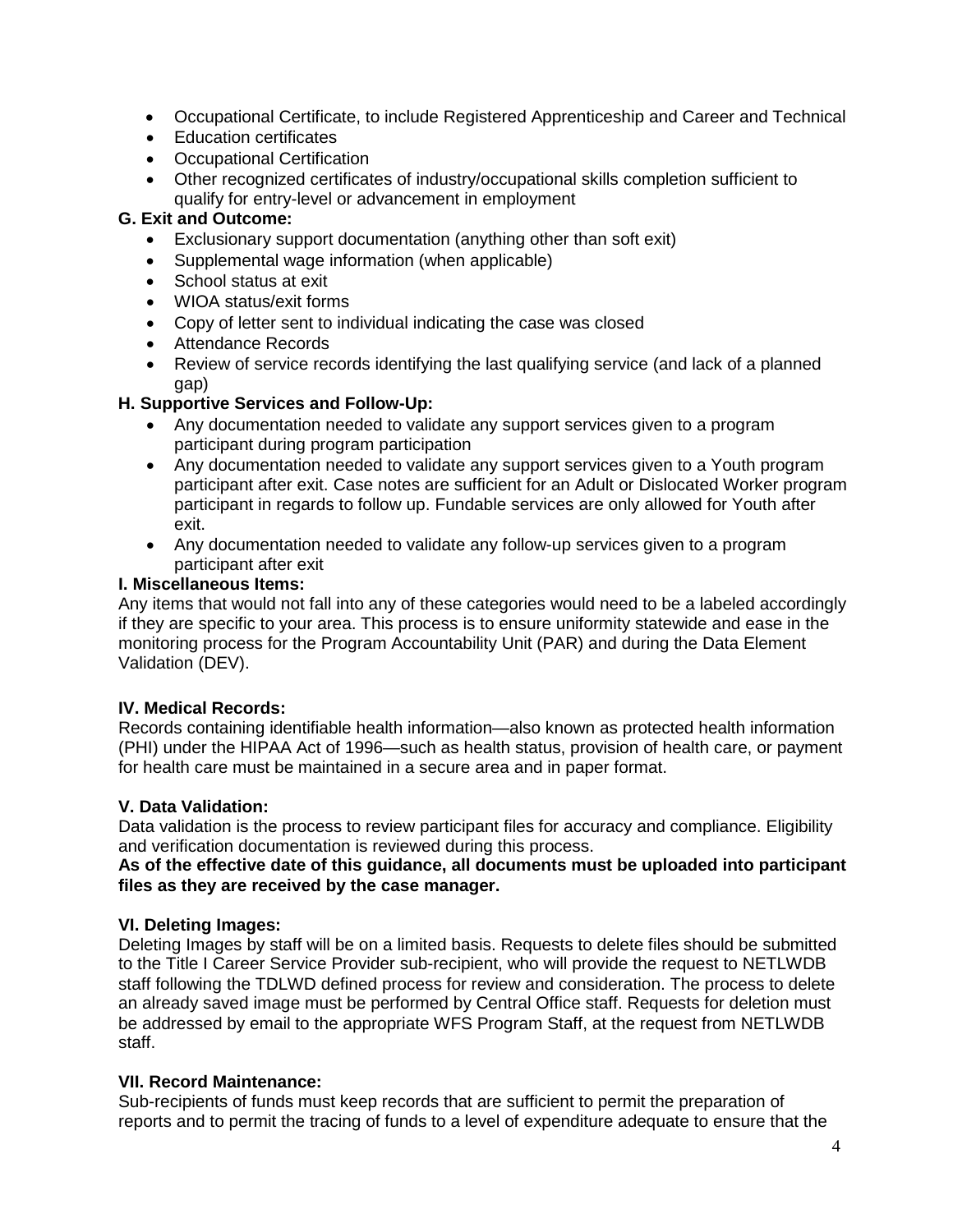funds have not been spent on non-allowable activities, as discussed in WIOA Section 185(a)(1). This guideline applies to both paper and digital records. Although digital files are intended to replace paper documents, records must be maintained in a manner that enables staff to produce a tangible, paper copy immediately upon request. Guidance on the required maintenance of records by recipients is provided in 29 CFR 38.43. Pursuant to Records Disposition Authorizations (RDAs) 1586 and 2207 from the State of Tennessee Comptroller of the Treasury, TDLWD requires the maintenance of records for a period of five (5) years.

## **VIII. Confidentiality of Data or Information and Required Release Forms:**

Data or information acquired by an agency under a confidentiality agreement, to be used exclusively for statistical purposes, shall not be disclosed by an agency in identifiable form for any use other than an exclusively statistical purpose. Use of this information is prohibited except with the informed consent of the respondent, as outlined in Public Law 107-347 Title V Section 512(b)(1).

## **IX. Required Release Forms:**

All LWDBs must have a release of information form signed and dated by the participant and the case manager. This form must state that the participant's information may be used for reporting purposes as a result of federal regulations associated with the benefit of federal funds, and that the participant's personal information will remain confidential. This may be used as a standalone form, or may be incorporated into other release forms used by the LWDAs. The release form must be uploaded into the participant file in Jobs4TN to validate that the participant agrees to the release of information for reporting purposes.

# **X. Family Educational Rights and Privacy:**

Educational records are covered under the Family Educational Rights and Privacy Act, enacted in 1974. This federal law protects the privacy of student education records. Under this law, students have the right to control disclosure of their education records. Student's education records may be disclosed only with the parent or student's prior written consent, unless:

- The disclosure is to other school officials, including teachers, within the agency or institution whom the agency or institution has determined to have legitimate educational interests;
- A contractor, consultant, volunteer, or other party to whom an agency or institution has outsourced institutional services or functions may be considered a school official under this paragraph provided that the outside party:
	- o Performs an institutional service or function for which the agency or institution would otherwise use employees;
	- $\circ$  Is under the direct control of the agency or institution with respect to the use and maintenance of education records; and
	- o Is subject to the requirements of 34 CFR 99.33(a) governing the use and re-disclosure of personally identifiable information from education records;
- An educational agency or institution must use reasonable methods to ensure that school officials obtain access to only those education records in which they have legitimate educational interests. An educational agency or institution that does not use physical or technological access controls must ensure that its administrative policy for controlling access to education records is effective and that it remains in compliance with the legitimate educational interest requirement of this section.
- The disclosure is, subject to the requirements of 34 CFR 99.34, to officials of another school, school system, or institution of postsecondary education where the student seeks or intends to enroll, or where the student is already enrolled so long as the disclosure is for purposes related to the student's enrollment or transfer.